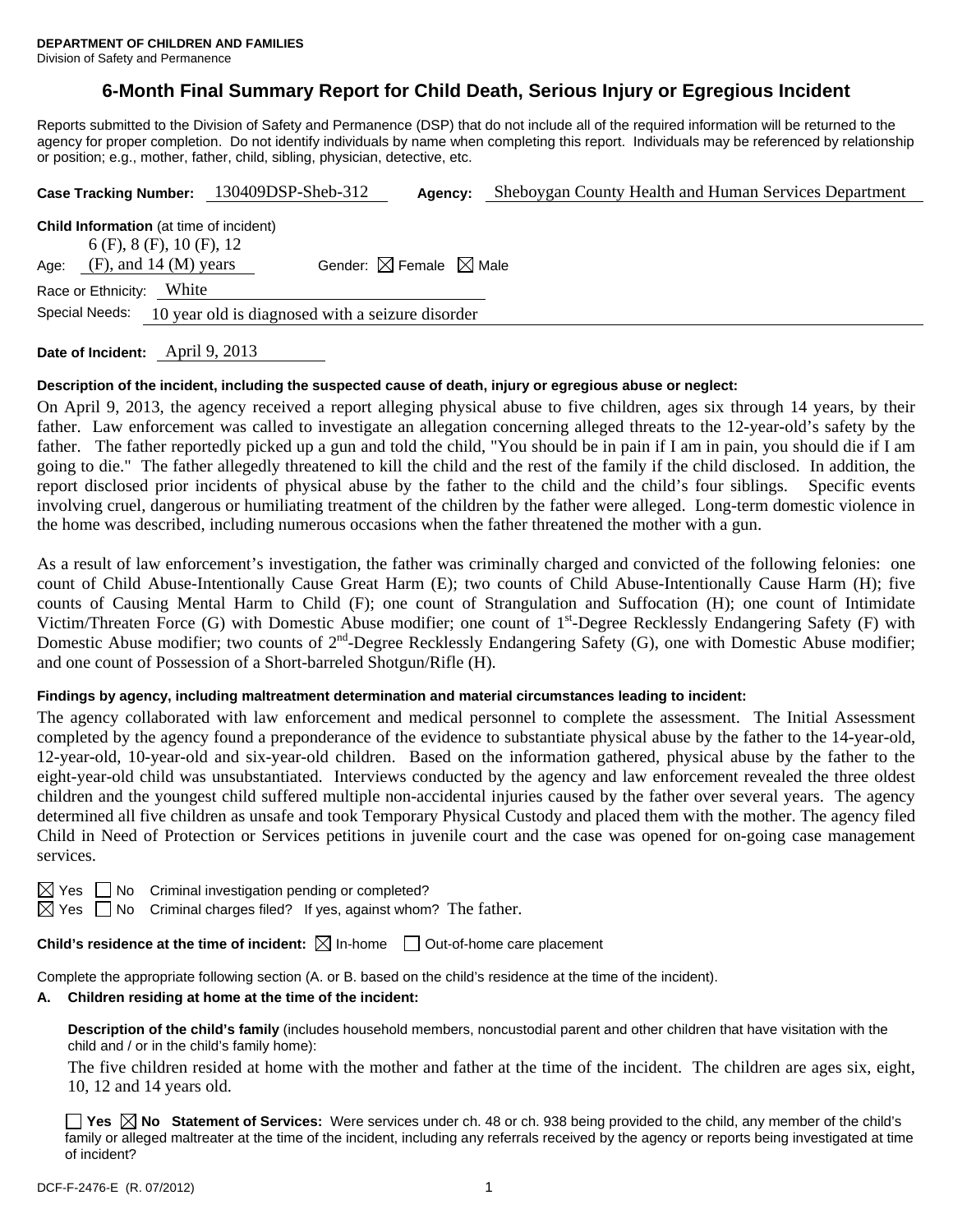**If "Yes", briefly describe the type of services, date(s) of last contact between agency and recipient(s) of those services, and the person(s) receiving those services:**  N/A.

#### **Summary of actions taken by the agency under ch. 48, including any investigation of a report or referrals to services involving the child, any member of the child's family living in this household and the child's parents and alleged maltreater.** (Does not include the current incident.)

(Note: Screened out reports listed in this section may include only the date of the report, screening decision, and if a referral to services occurred at Access. Reports that do not constitute a reasonable suspicion of maltreatment or a reason to believe that the child is threatened with harm are not required to be screened in for an initial assessment, and no further action is required by the agency.)

On 06/15/2006, the agency screened in a CPS Report alleging neglect by the father to the middle child when she was four years old (now age 10). An assessment was completed, and the allegation was unsubstantiated. No service needs were identified and the agency closed the case.

On 02/01/2008, the agency screened in a CPS Report alleging physical abuse to all five children by the father. The children were ages one, three, five, seven and nine years old at the time. An assessment was completed, and the allegations were unsubstantiated. No service needs were identified and the agency closed the case.

On 03/23/2012, the agency screened in a CPS Report alleging physical abuse to the middle child (then age nine years) by the father. The agency completed an assessment, and the allegation was unsubstantiated. The family declined any referrals to services and the agency closed the case.

# **Summary of any investigation involving the child, any member of the child's family and alleged maltreater conducted under ch. 48 or ch. 938 and any services provided to the child and child's family since the date of the incident:**

The agency screened in and assessed the allegations of physical abuse to all five children. The Initial Assessment completed by the agency found a preponderance of the evidence to substantiate physical abuse by the father to the 14-yearold, 12-year-old, 10-year-old and six-year-old children. Based on the information gathered, physical abuse by the father to the 8-year-old child was unsubstantiated. Interviews conducted with the children by the agency and law enforcement revealed the three oldest children and the youngest child suffered multiple, non-accidental injuries caused by the father over several years. The agency determined all five children as unsafe and took Temporary Physical Custody and placed them with the mother. The agency filed Child in Need of Protection or Services petitions in juvenile court and the case was opened for ongoing case management services. The agency referred the family to community resources for counseling. The children continue to reside with the mother. The father remains incarcerated and is court-ordered to have no contact with any of the children or the family's residence.

On August 13, 2013, the agency received a new report alleging sexual abuse by the father, which was screened in by the agency. Additional interviews conducted by law enforcement revealed past sexual abuse to the second oldest child by the father. An Initial Assessment was completed by the agency and a preponderance of the evidence existed to substantiate the allegation against the father. The agency continues to provide the family with on-going case management services.

## **B. Children residing in out-of-home (OHC) placement at time of incident:**

#### **Description of the OHC placement and basis for decision to place child there:** N/A

# **Description of all other persons residing in the OHC placement home:** N/A

**Licensing history:** Including type of license, duration of license, summary of any violations by licensee or an employee of licensee that constitutes a substantial failure to protect and promote the welfare of the child. N/A